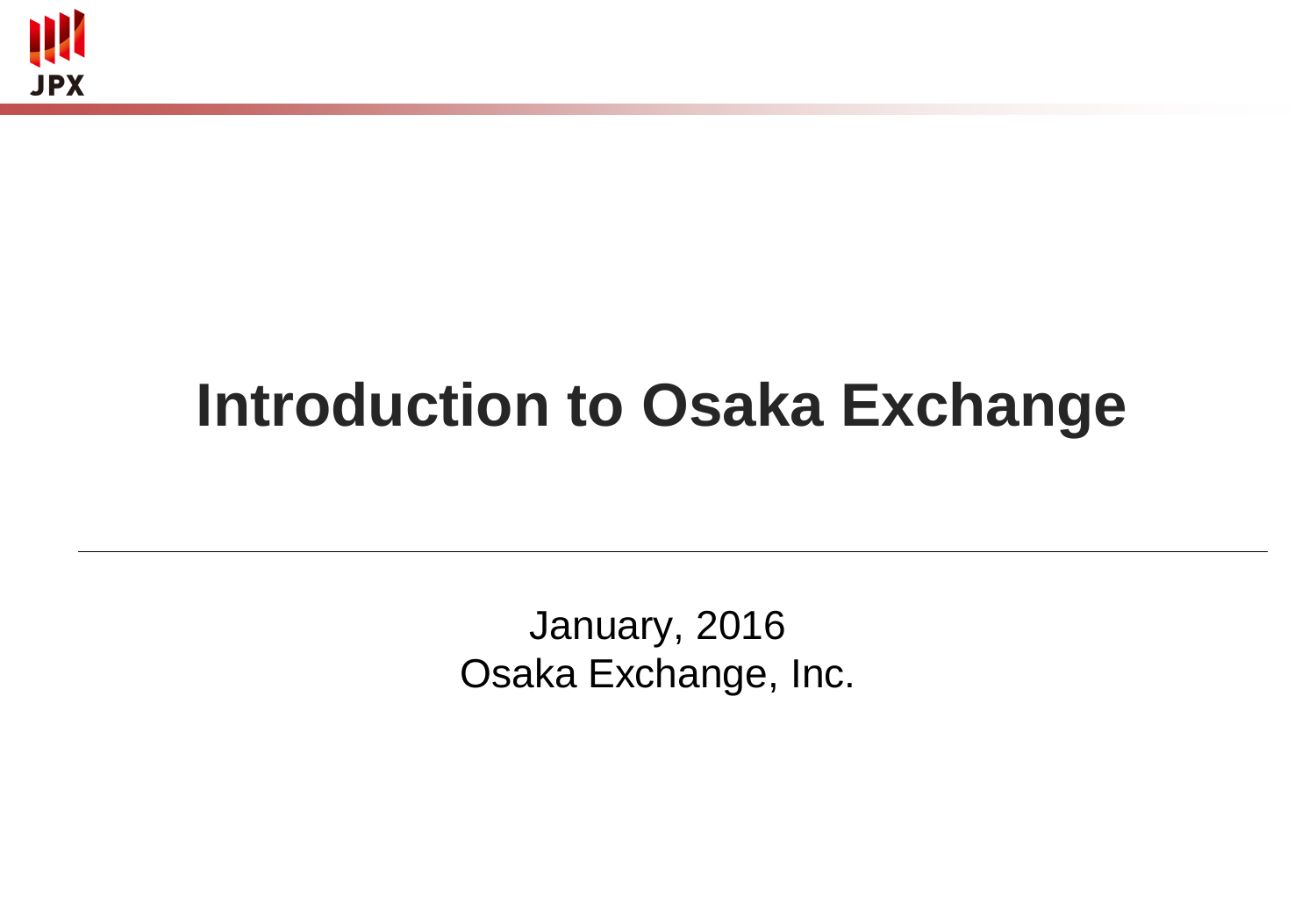# OSE is the Derivatives Market of Japan Exchange Group **JPX**

- Osaka Exchange (OSE) is the derivatives market of Japan Exchange Group.
- OSE's major products are the futures and options on Nikkei 225, TOPIX,
- JPX Nikkei 400, JGB, non-Japanese equity indices, and SSOs.

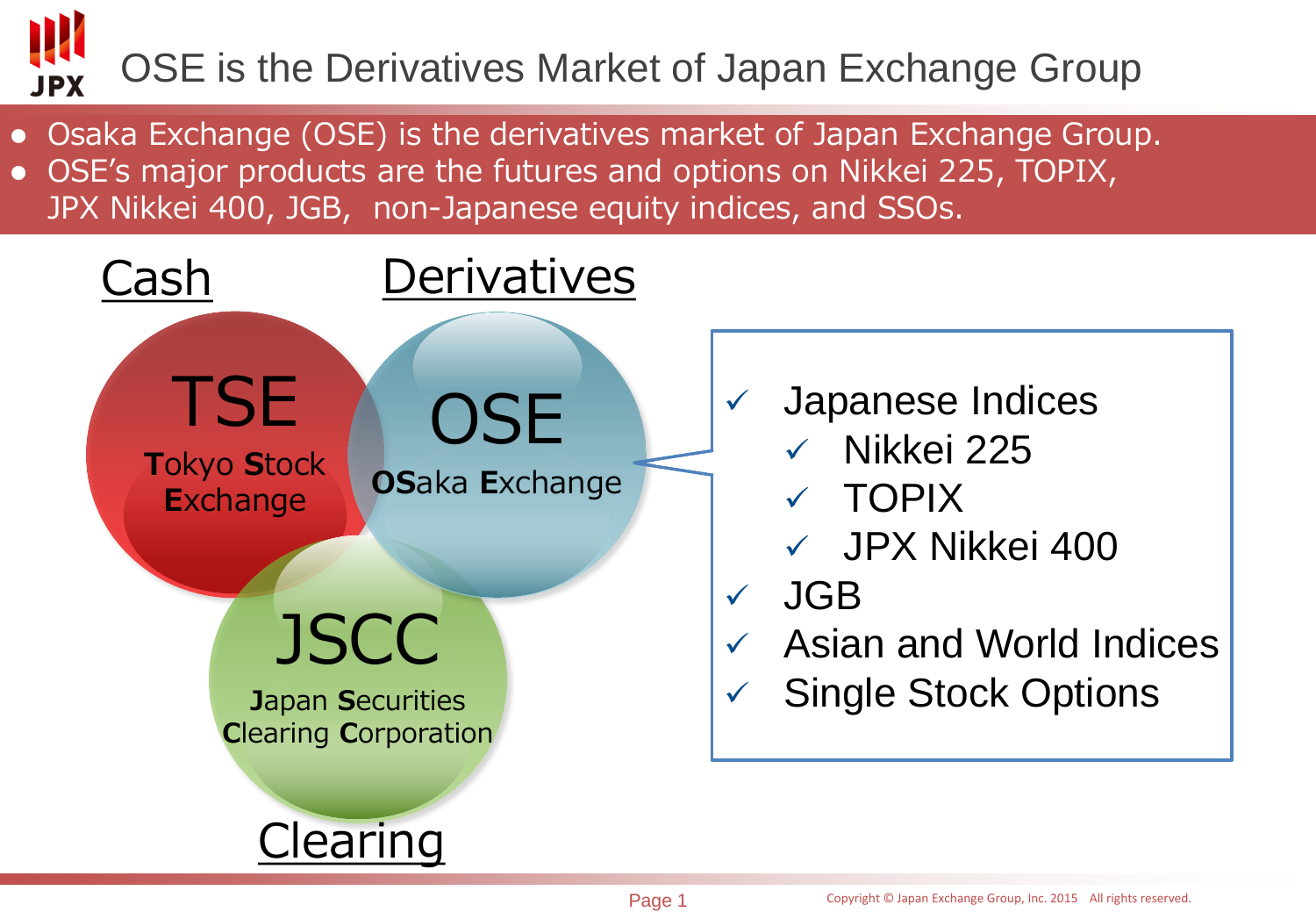# OSE's ADV is Around 1,500,000 contracts **JPX**

- ADV has grown at CAGR of 18% over the last decade.
- Nikkei 225 mini is the most traded equity index futures in Asia.

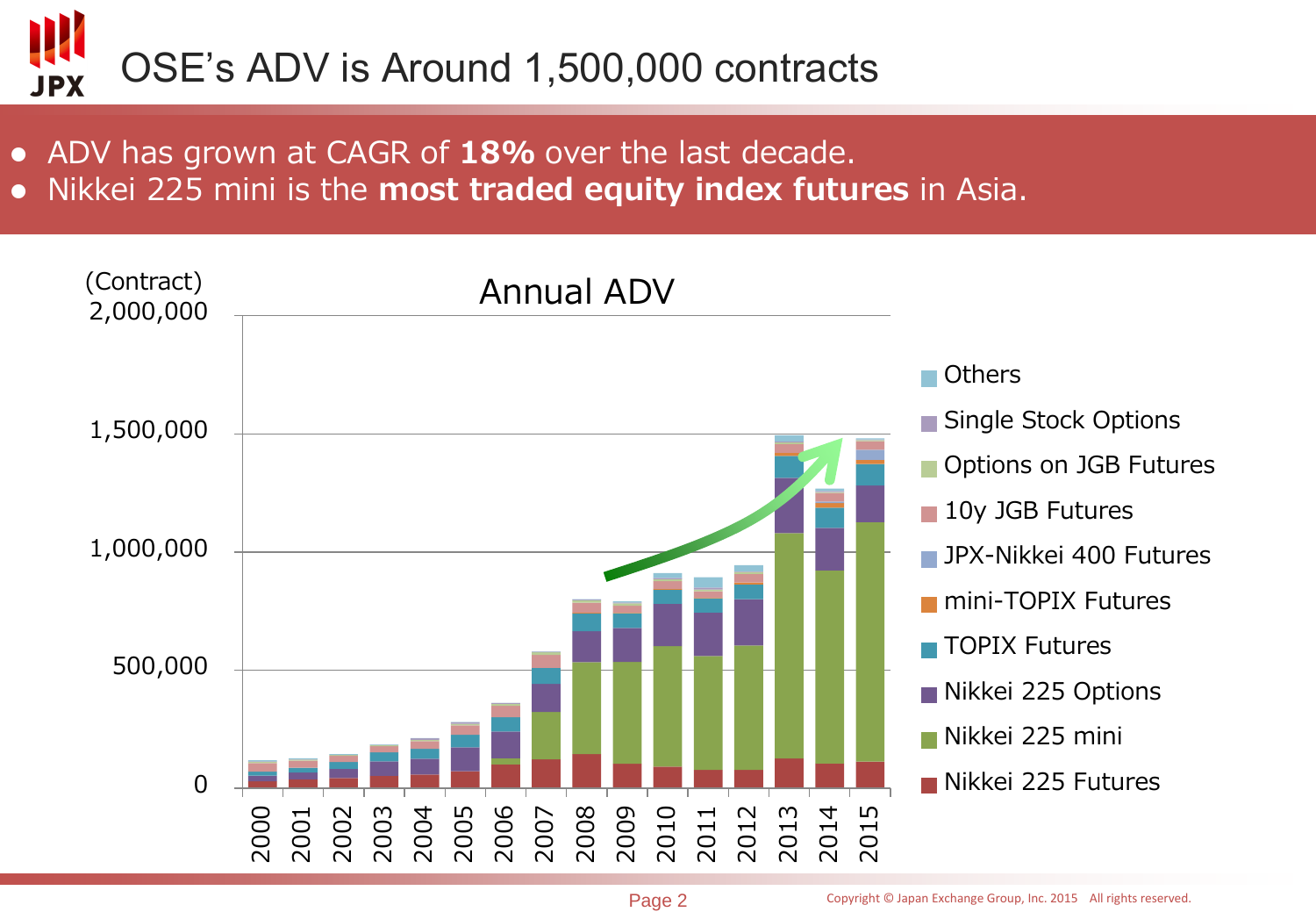

- The most traded product by ADV is **Nikkei 225mini** (over 1 million contracts)
- The most traded product by average daily trading value is 10y JGB Futures (US\$ 41 billion)

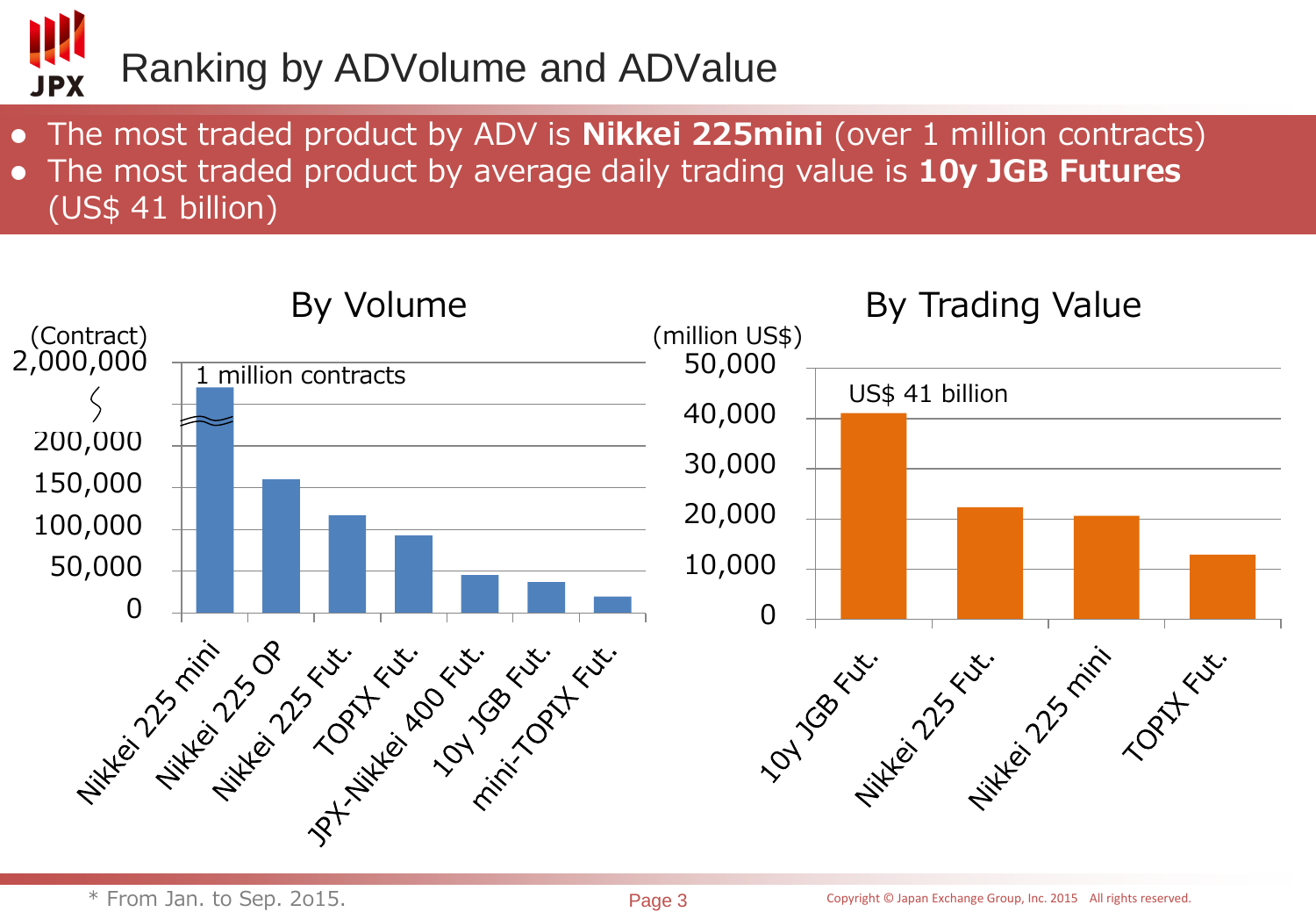# OSE's Brand New Products(1/3) – JPX Nikkei 400 Futures **JPX**

- JPX Nikkei Index 400 consists of 400 highly appealing companies for investors, which companies meet global investment standards, such as high ROE.
- Net assets of the ETF listed on TSE which track JPX Nikkei 400 reached US\$ 5 bil.

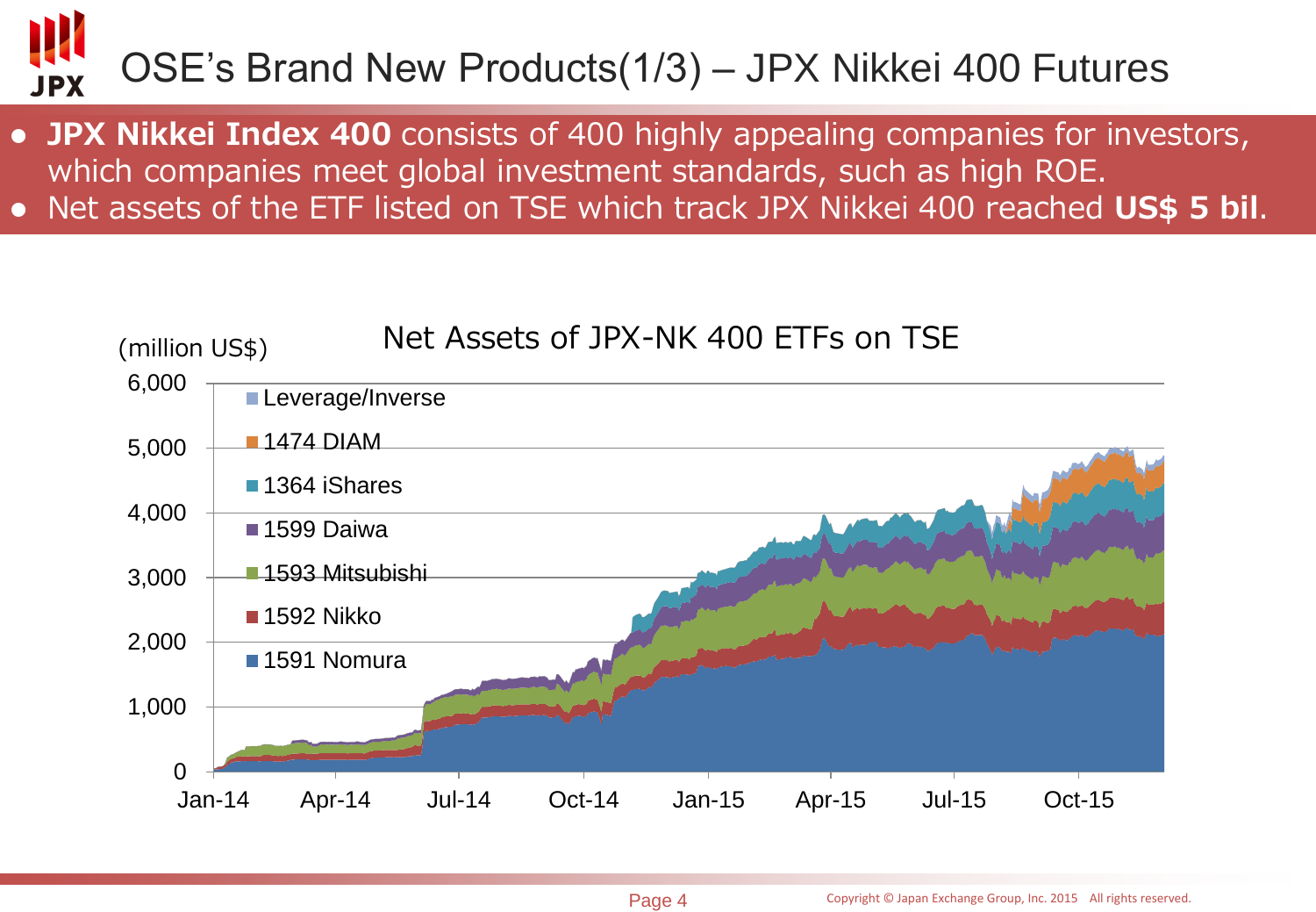# OSE's Brand New Products(1/3) – JPX Nikkei 400 Futures **JPX**

- The ADV of JPX Nikkei 400 futures has shown solid growth marking 46,000+ contracts since its launch.
- JPX Nikkei 400 options is coming in mid-2016.

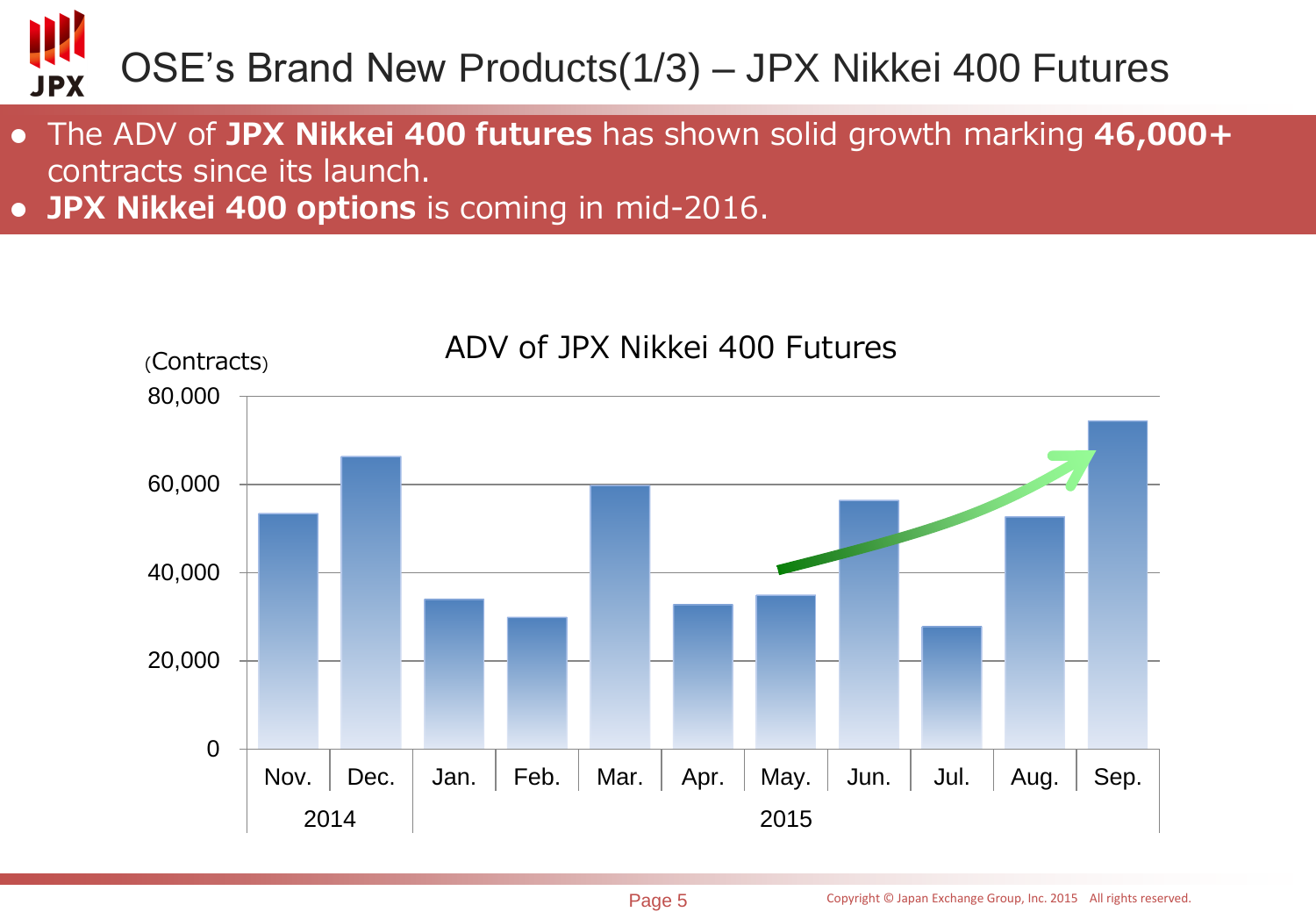# OSE's Brand New Products(2/3) – Nikkei 225 Weekly Options**JPX**

- Nikkei 225 Weekly Options is the only listed weekly options on Nikkei 225 index.
- The weekly options' smaller contract size enables various types investors to join Nikkei 225 options trading adding extra traction on the market.

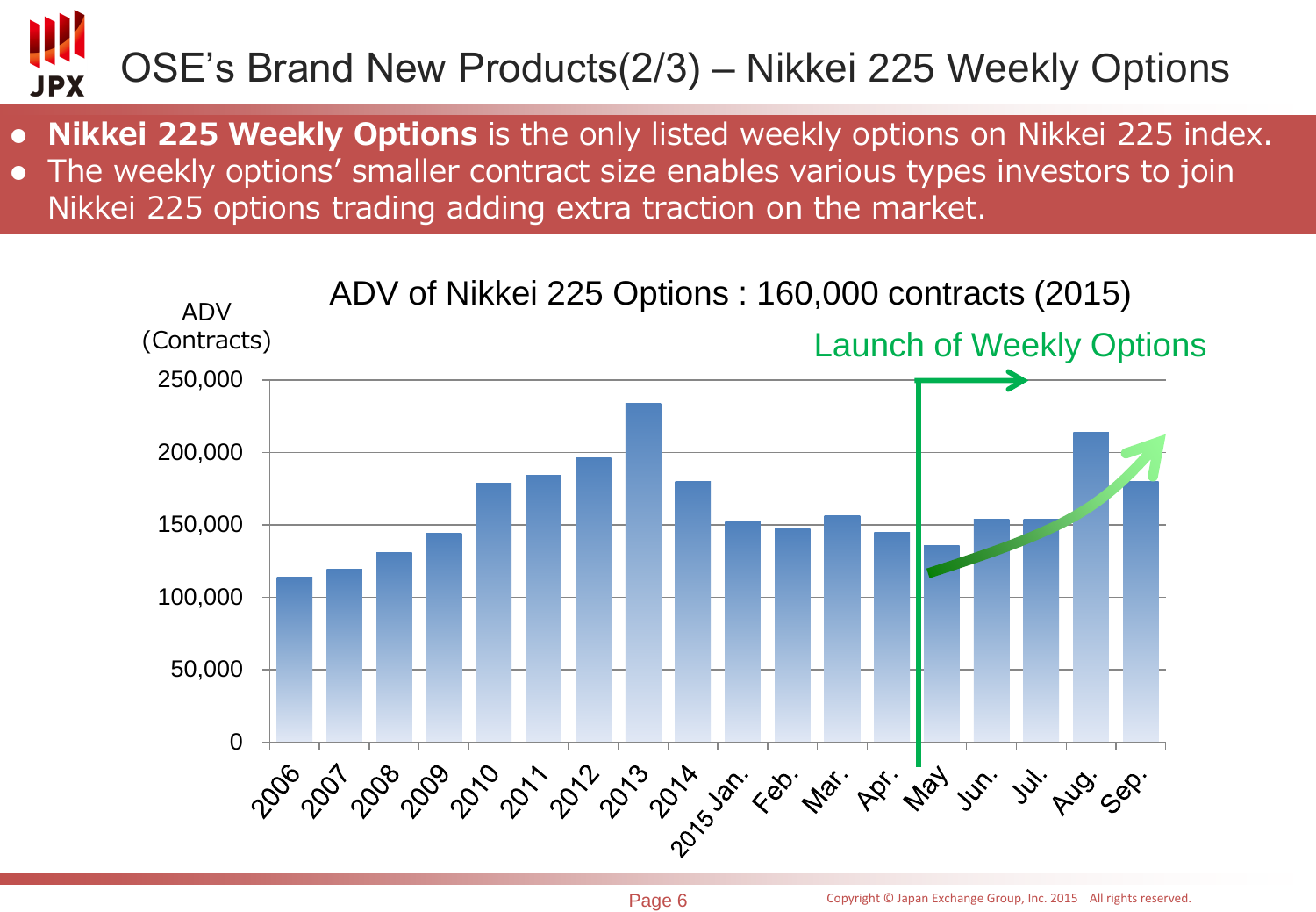### OSE's Brand New Products(3/3) – 20 year JGB Futures **JPX**

- Reflecting the growing importance on the super long zone in cash JGB, OSE has revised the specifications of 20y JGB futures contract. • mini 10y JGB futures is cash-settled.
	- $\checkmark$  JGB F&O market is one of the most liquid interest rate markets in the world.
	- $\checkmark$  Revision of 20-year JGB Futures

| <b>Item</b>              | <b>After Revision</b>                           | <b>Before Revision</b>                         |
|--------------------------|-------------------------------------------------|------------------------------------------------|
| Coupon Rate              | 3%                                              | 6%                                             |
| <b>Deliverable Grade</b> | 20-year JGB whose maturity<br>is 19y3m or 19y6m | 20-year JGB whose maturity is<br>more than 18y |

 $\checkmark$  Cash-settled: mini 10-year JGB Futures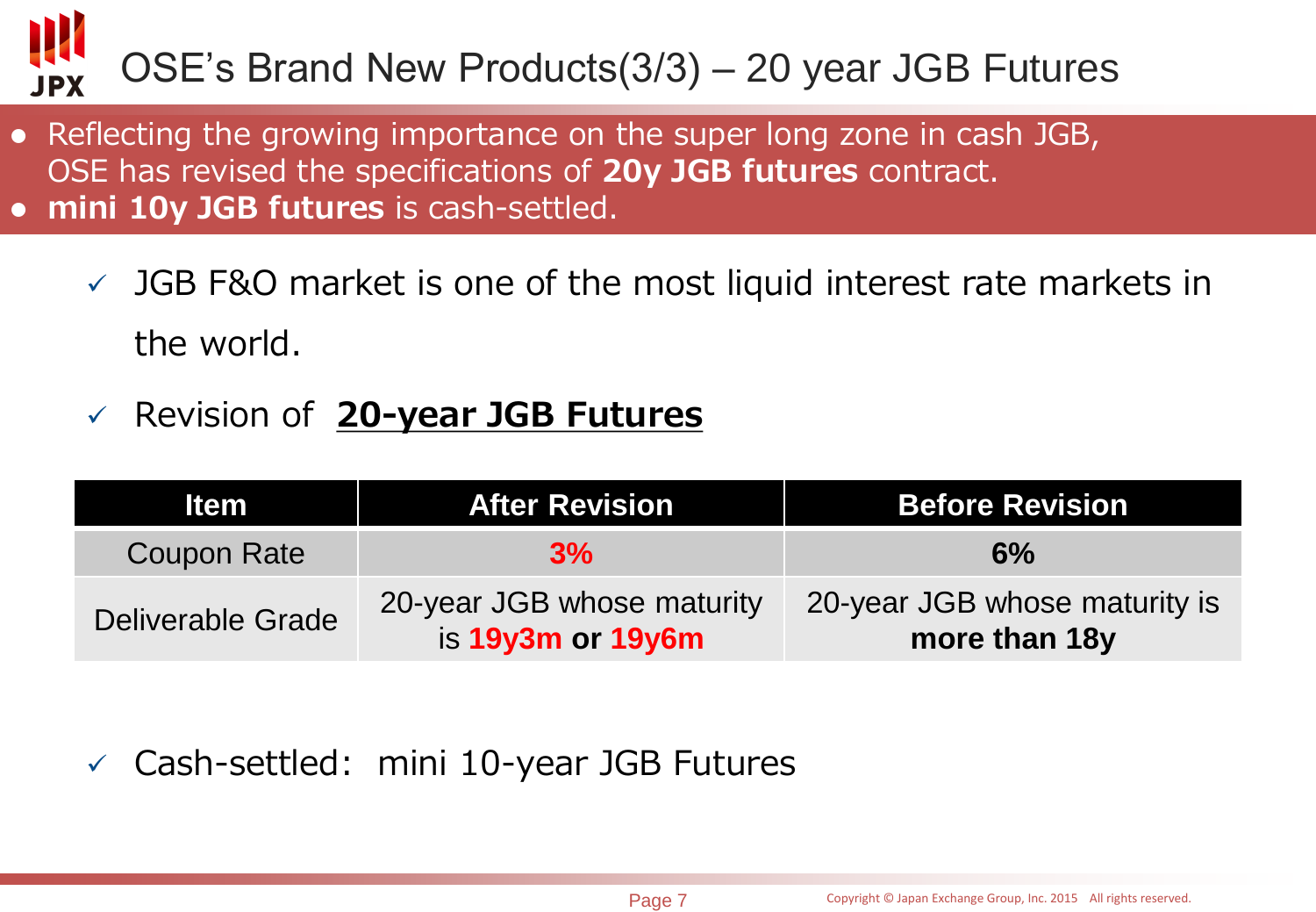

Cross margining available among various equity index derivatives products.

Nikkei 225 Futures and TOPIX Futures cross margining.

JGB Futures and IRS cross margining.

Delivery date of JGB futures is

shortened from L+7 to L+5.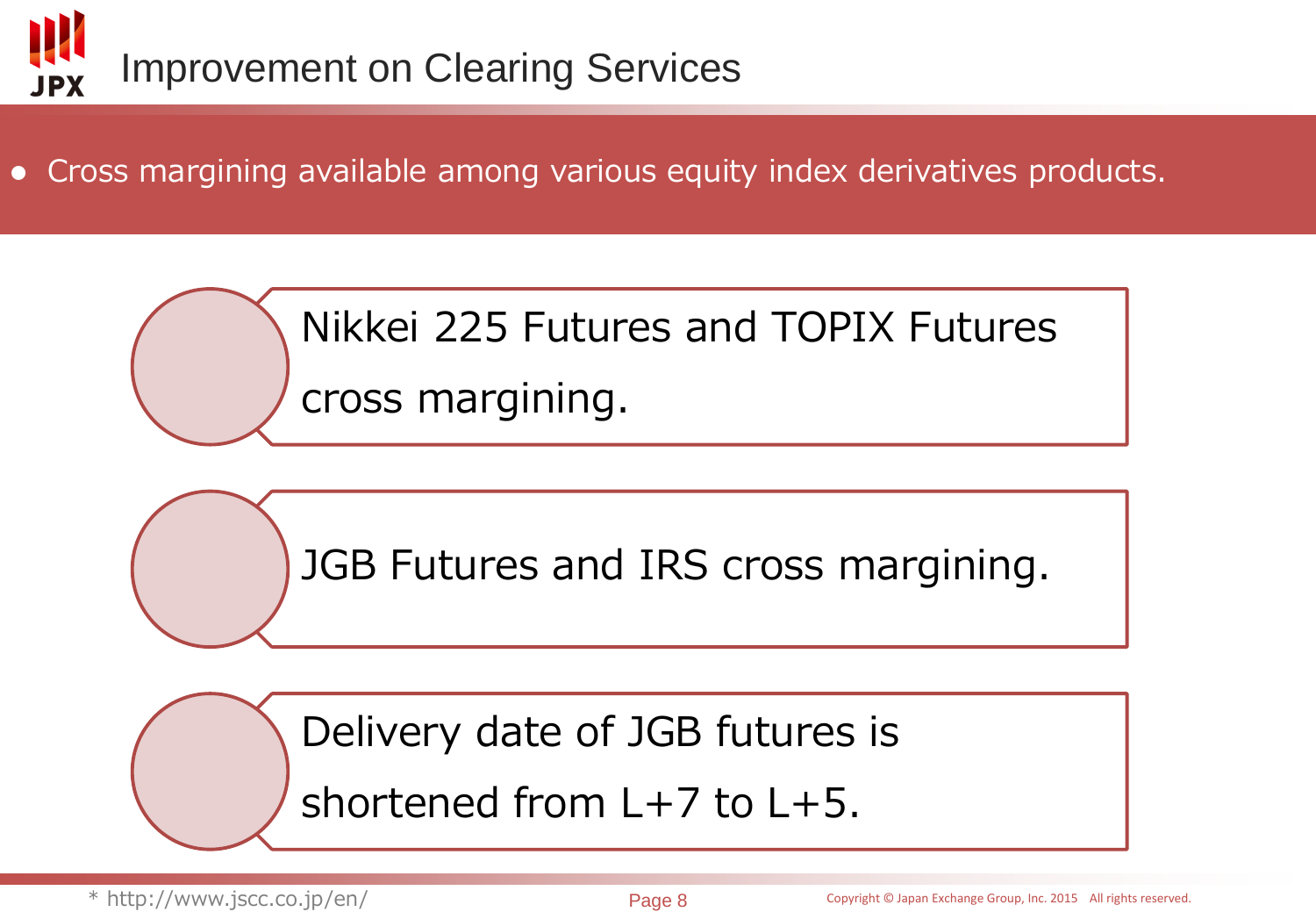

- J-GATE (OSE's derivative trading system) will be renewed in mid-2016 with new technical features, trading rules, and products.
	- 1. Longer Trading Hours
		- > Until 3:00 AM → 5:30 AM (JST) i.e., 1:00 PM → 3:30 PM (EST)
	- 2. Risk Management Function
		- Trade Guard: Compulsory pre-trade risk control functions

### 3. ITCH Protocol

ITCH protocol supported for market data broadcasting

#### 4. New Products

- > JPX-NK 400 Options
- 
- $\triangleright$  TSE Mothers
- TAIEX FTSE China 50 Index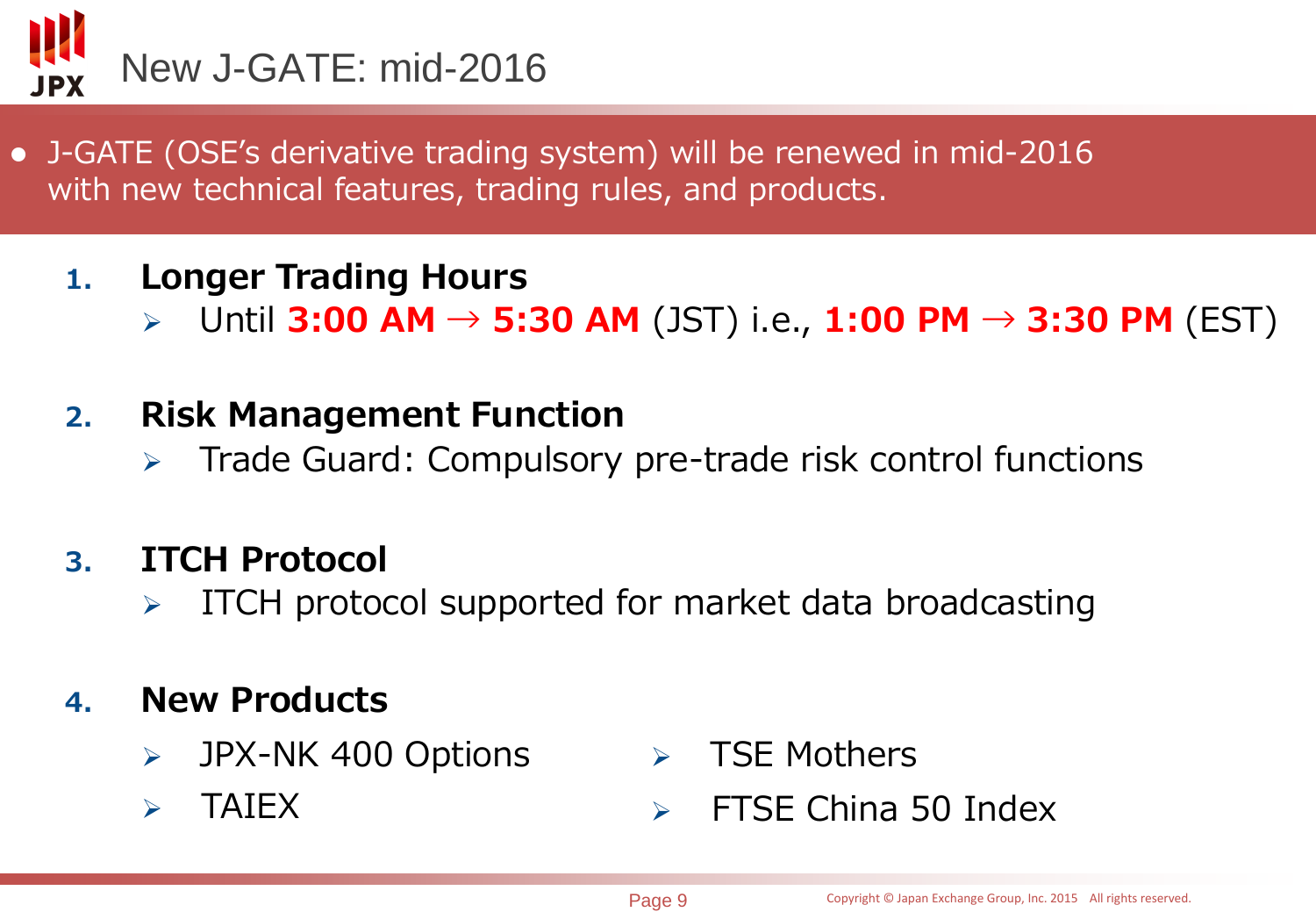

- Equity index futures trading market covers entire trading hours in London.
- Also covering the most trading hours in New York. \*entirely during daylight savings time

|                          |                    |        | <b>New Trading Hours for Equity Index Futures</b>      |                                                        |
|--------------------------|--------------------|--------|--------------------------------------------------------|--------------------------------------------------------|
|                          | 8:45AM             | 3:15PM | 4:30PM                                                 | 5:30AM                                                 |
| <b>Tokyo</b>             | <b>Day Session</b> |        | <b>Night Session</b>                                   |                                                        |
| London<br>(GMT)          | 11:45PM            | 6:15AM | 17:30AM<br><b>LSE Cash Market</b><br>$(8:00AM-4:30PM)$ | 8:30PM                                                 |
| <b>New York</b><br>(EST) | 6:45PM             | 1:15AM | 2:30AM                                                 | 3:30PM<br><b>NYSE Cash Market</b><br>$(9:30AM-4:00PM)$ |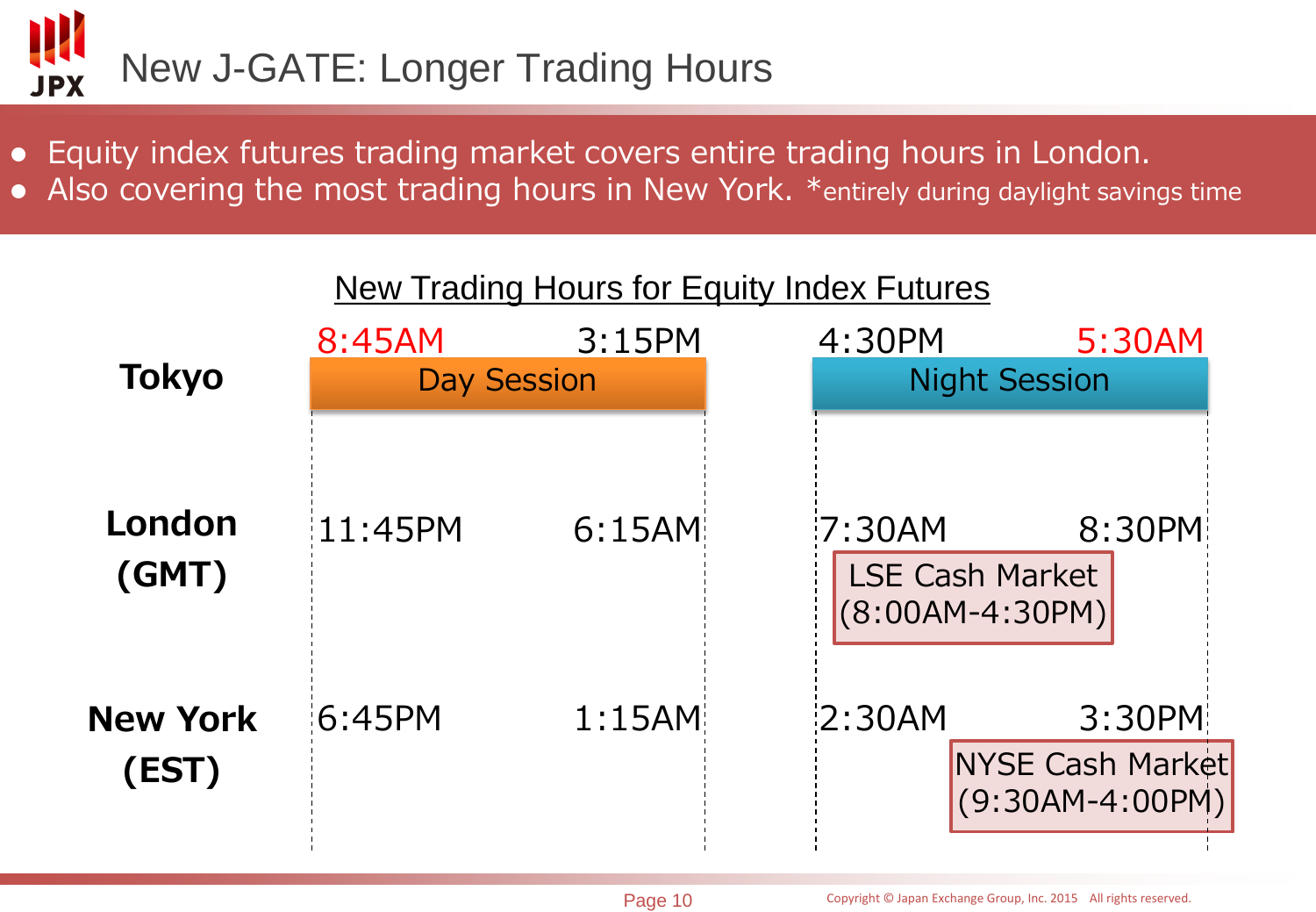#### New J-GATE: New Products (1) – TSE Mothers Futures **JPX**

- TSE Mothers Index (Market of the high-growth and emerging stocks) is a free-float adjusted market cap-weighted index on all common stocks listed on TSE Mothers.
- **TSE Mothers Index Futures** is a new way to invest in Japanese emerging markets.

## Indices and Market Coverage TSE Mothers ETF and ETN

|                       | <b>Eligible Markets</b>       |                               |                |  |
|-----------------------|-------------------------------|-------------------------------|----------------|--|
| Index                 | <b>TSE</b><br>1 <sup>st</sup> | <b>TSE</b><br>2 <sub>nd</sub> | <b>Mothers</b> |  |
| <b>TOPIX</b>          |                               |                               |                |  |
| Nikkei 225            |                               |                               |                |  |
| <b>JPX Nikkei 400</b> |                               |                               |                |  |
| <b>TSE Mothers</b>    |                               |                               |                |  |

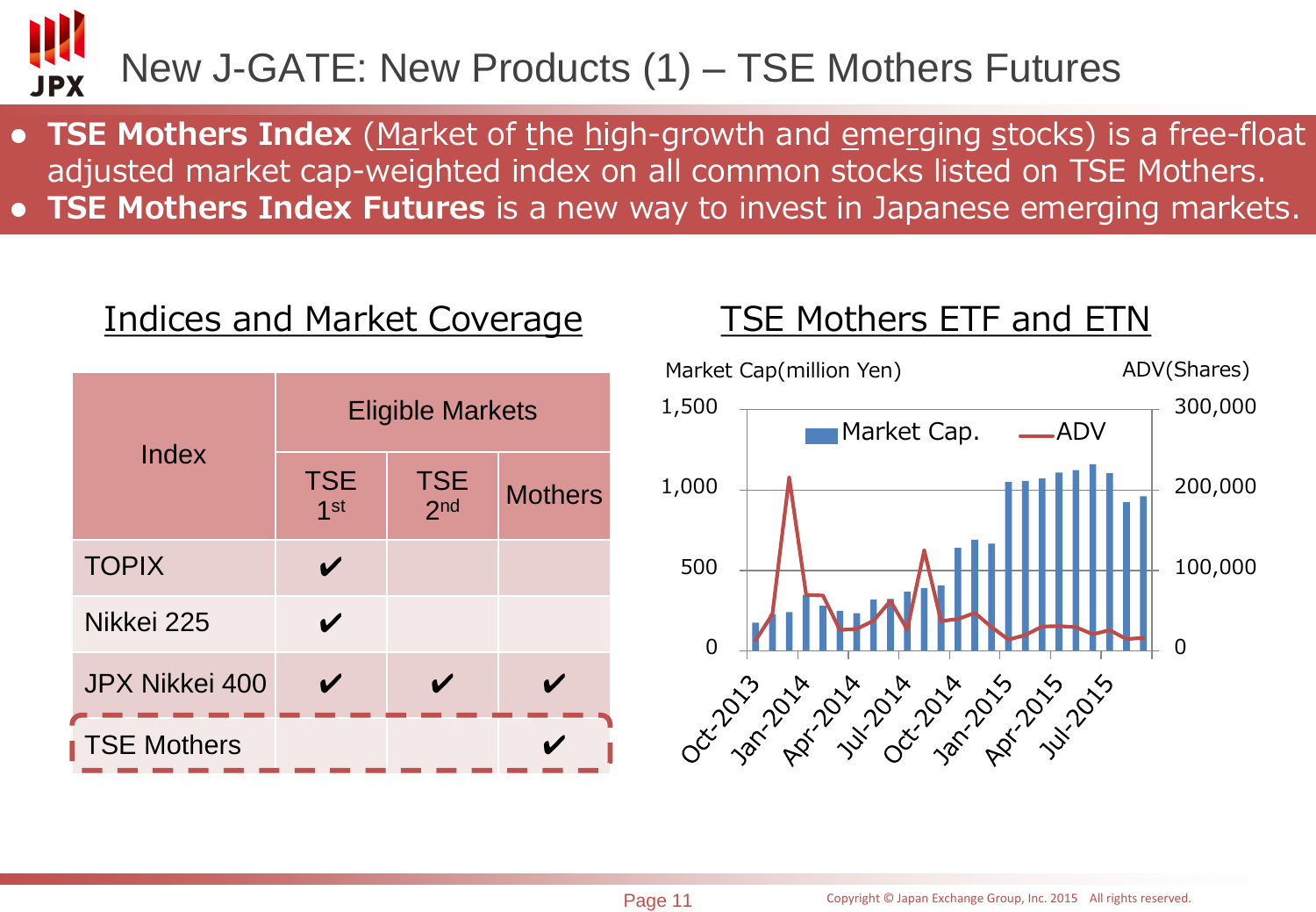# New J-GATE: New Products (2) – FTSE China 50, TAIEX **JPX**

• Adding FTSE China 50 Futures and TAIEX Futures to JPX Global Index Futures Series.

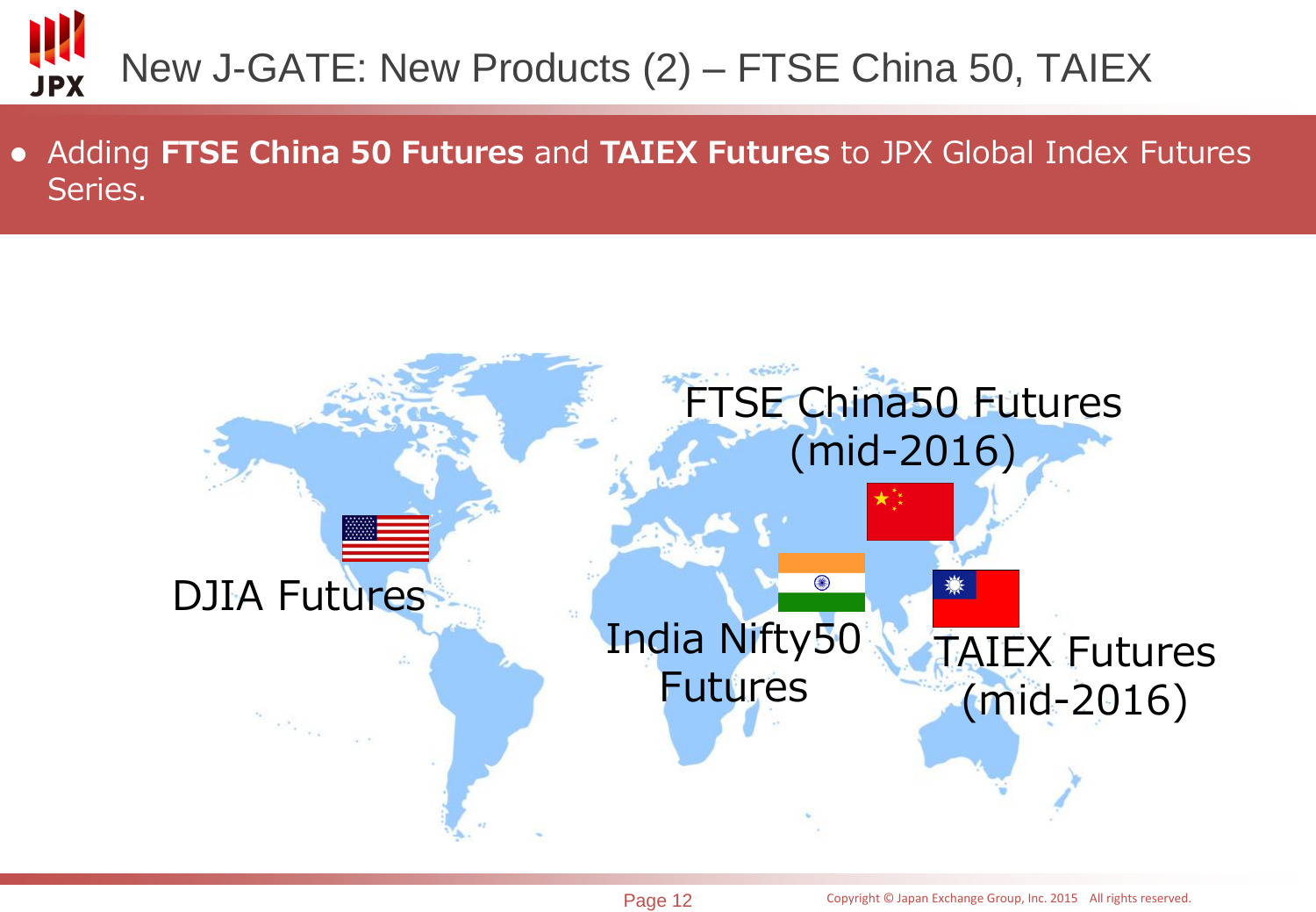

#### J-GATE (OSE's derivative trading system) will be renewed in mid-2016.

| 2015      | 2016                         |         |  |                                    |         |  |                 |
|-----------|------------------------------|---------|--|------------------------------------|---------|--|-----------------|
| $10 - 12$ |                              | $1 - 3$ |  |                                    | $4 - 6$ |  | <b>Mid-2016</b> |
|           |                              |         |  |                                    |         |  |                 |
|           | <b>Test Environment Test</b> |         |  |                                    |         |  |                 |
|           |                              |         |  |                                    |         |  |                 |
|           |                              |         |  | Product<br><b>Environment Test</b> |         |  |                 |
|           |                              |         |  |                                    |         |  | ☆Go-Live        |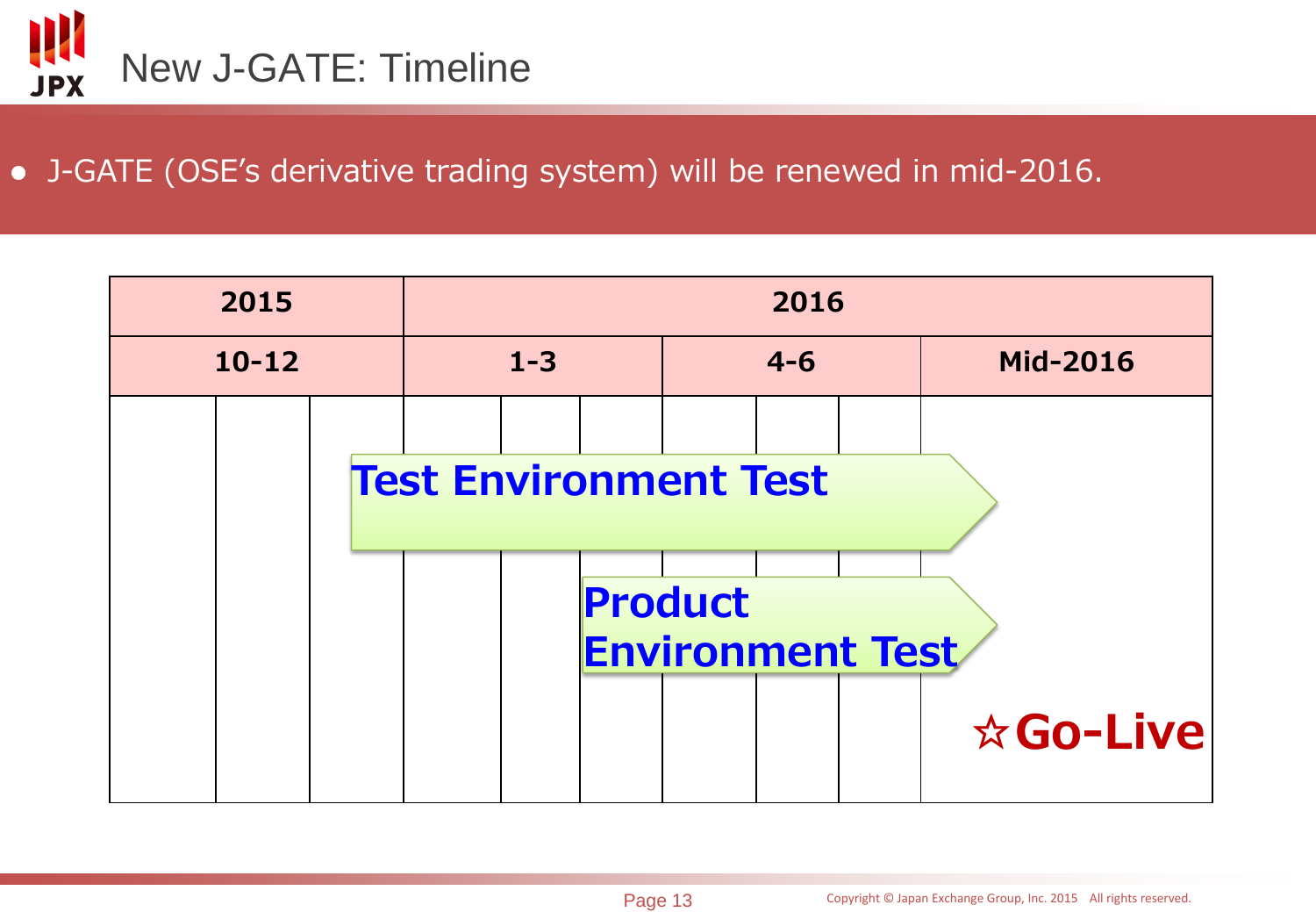# Reference: Contract Specifications of New Products (1)

W<br>JPX

|                                  | <b>DJIA</b>                                                                                                                                                                                                | <b>India Nifty50</b>                                                                                                                                                                               | <b>FTSE China 50 Index</b><br>(mid-2016)                                                   | <b>TAIEX</b><br>$(mid-2016)$                                                                                                        |
|----------------------------------|------------------------------------------------------------------------------------------------------------------------------------------------------------------------------------------------------------|----------------------------------------------------------------------------------------------------------------------------------------------------------------------------------------------------|--------------------------------------------------------------------------------------------|-------------------------------------------------------------------------------------------------------------------------------------|
| <b>Trading Hours</b>             | Currently<br>$9:00-15:15$<br>16:30-3:00(JST, GMT+9)                                                                                                                                                        |                                                                                                                                                                                                    | From mid-2016<br>$8:45 - 15:15$<br>16:30-5:30 (JST, GMT+9)                                 | $8:45-15:15$<br>$(JST, GMT+9)$                                                                                                      |
| <b>Contract Size</b>             | DJIA x JPY100                                                                                                                                                                                              | Nifty 50 x JPY100                                                                                                                                                                                  | FTSE China 50 Index x<br><b>JPY100</b>                                                     | TAIEX x JPY100                                                                                                                      |
| <b>Tick Size</b>                 | 1.0 pt. $(=$ JPY100)                                                                                                                                                                                       | 1.0 pt. $(=$ JPY100)                                                                                                                                                                               | 5.0 pts. $(=$ JPY500)                                                                      | 1.0 pt. $(=$ JPY100)                                                                                                                |
| <b>Contract Months</b>           | (Quarterly)<br>4 contract months                                                                                                                                                                           | (Monthly)<br>3 contract months                                                                                                                                                                     | (Monthly)<br>2 contract months<br>(Quarterly)<br>2 contracts months                        | (Monthly)<br>2 contract months<br>(Quarterly)<br>3 contracts months                                                                 |
| <b>Last Trading Day</b>          | A trading day which ends<br>on the third Friday of each<br>contract month.                                                                                                                                 | A trading day which ends<br>on the last Thursday of<br>each contract month.                                                                                                                        | A trading day which<br>ends on the day prior to<br>the last day of each<br>contract month. | A trading day which<br>ends on the third<br>Wednesday of each<br>contract month.                                                    |
| <b>Circuit Breaker</b>           |                                                                                                                                                                                                            | N.A.                                                                                                                                                                                               |                                                                                            |                                                                                                                                     |
| <b>Final Settlement</b>          |                                                                                                                                                                                                            |                                                                                                                                                                                                    |                                                                                            |                                                                                                                                     |
| <b>Final Settlement</b><br>Price | The final settlement price<br>determined by CBOT for<br>the DJIA Futures contract<br>on CBOT whose last<br>trading day belongs to the<br>same month as the<br>contract month of the<br><b>DJIA Futures</b> | The index which is<br>calculated by IISI as the<br>final settlement price for<br><b>NSE Nifty Futures whose</b><br>last trading day is the<br>same as the said contract<br>month of Nifty Futures. | The closing value of<br>FTSE China 50 Index<br>on the last trading day                     | The same as the value<br>for the contract month<br>of TAIFEX TAIEX<br>futures whose last<br>trading day falls in the<br>same month. |
| Give-Up                          | Available                                                                                                                                                                                                  |                                                                                                                                                                                                    |                                                                                            |                                                                                                                                     |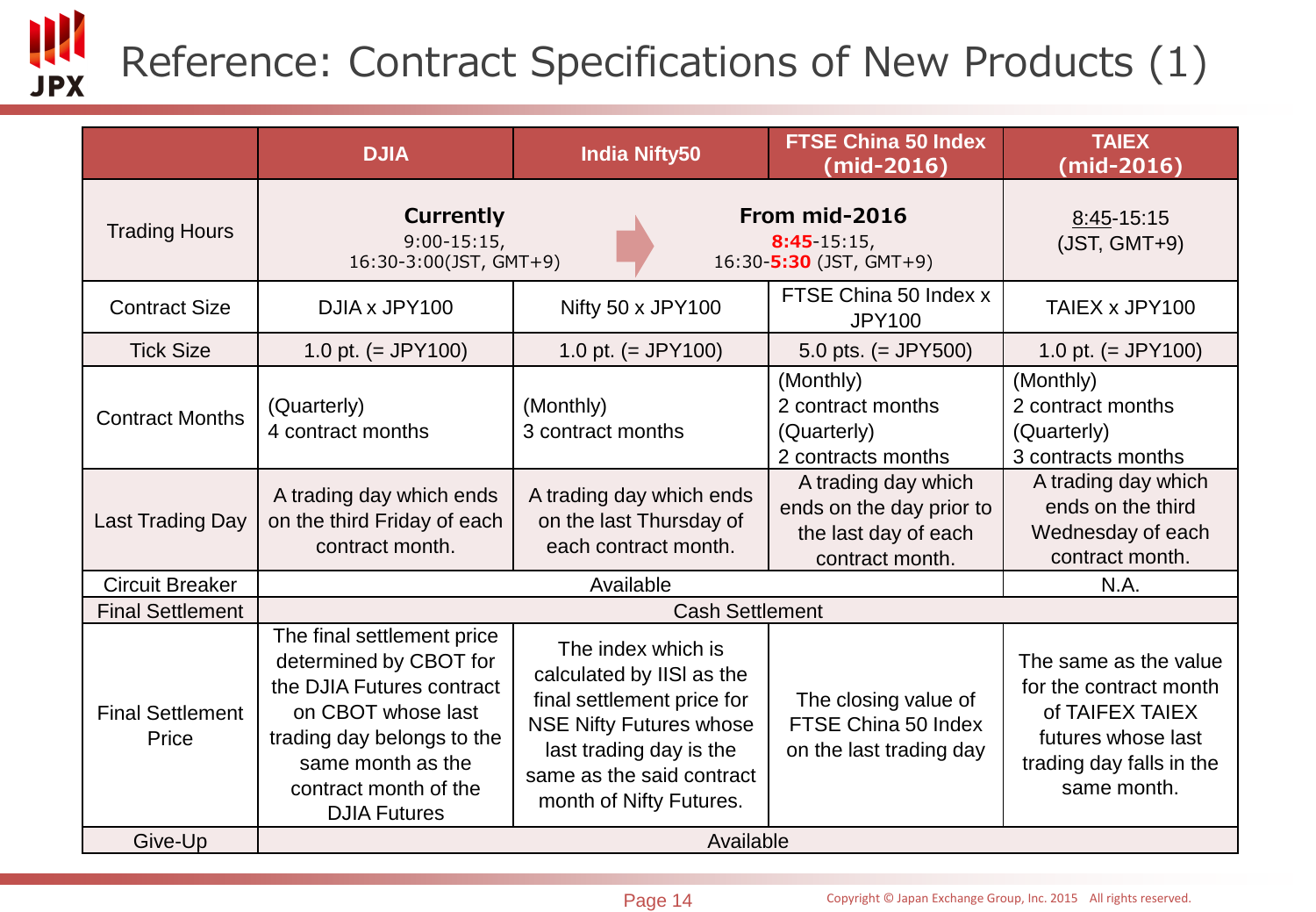# W<br>JPX Reference: Contract Specifications of New Products (2)

| <b>Contract</b>                                          | <b>JPX Nikkei 400 Options</b><br>(mid-2016)                                                                             |  |  |  |
|----------------------------------------------------------|-------------------------------------------------------------------------------------------------------------------------|--|--|--|
| <b>Trading Hours</b>                                     | $8:45-15:15$ ,<br>16:30-5:30 (JST, GMT+9)                                                                               |  |  |  |
| Non-Cancel Period                                        | Not Applicable                                                                                                          |  |  |  |
| <b>Contract Size</b>                                     | JPX Nikkei 400 x JPY 1,000                                                                                              |  |  |  |
| <b>Tick Size</b>                                         | Premium<br><b>Tick Size</b><br>Less than 50pts.<br>1.0 pt.<br>50pts. or more<br>5.0 pts.                                |  |  |  |
| <b>Contract Months</b>                                   | 19 contract months<br>(Jun. & Dec.) 10 contract months<br>(Mar. & Sep.) 3 contract months<br>(Others) 6 contract months |  |  |  |
| <b>Strike Prices</b>                                     | ATM+/-8 Prices (500 pts. interval)<br>(3 nearest contract months)<br>ATM+/-8 Prices (250 pts. interval)                 |  |  |  |
| <b>Setting Strike</b><br>Prices based on<br>Application* | Available                                                                                                               |  |  |  |
| <b>Circuit Breaker</b>                                   | Available                                                                                                               |  |  |  |
| <b>Strategy Trading</b>                                  | Available (implied function will not available)                                                                         |  |  |  |

| Last Trading Day                 | The business day preceding the 2nd Friday<br>of each contract month<br>(to be moved up in order if it falls upon an<br>OSE's non-business day)                                |
|----------------------------------|-------------------------------------------------------------------------------------------------------------------------------------------------------------------------------|
| Exercise                         | The business day after the last trading day<br>only (American)                                                                                                                |
| <b>Final Settlement</b>          | <b>Cash Settlement</b>                                                                                                                                                        |
| <b>Final Settlement</b><br>Price | <b>Special Quotation</b><br>(SQ calculation is based on the total opening<br>prices of each component stock of Index on<br>the business day following the last trading<br>day |
| Give Up                          | Available                                                                                                                                                                     |

\* Will be introduced in mid 2016 with the new J-GATE.